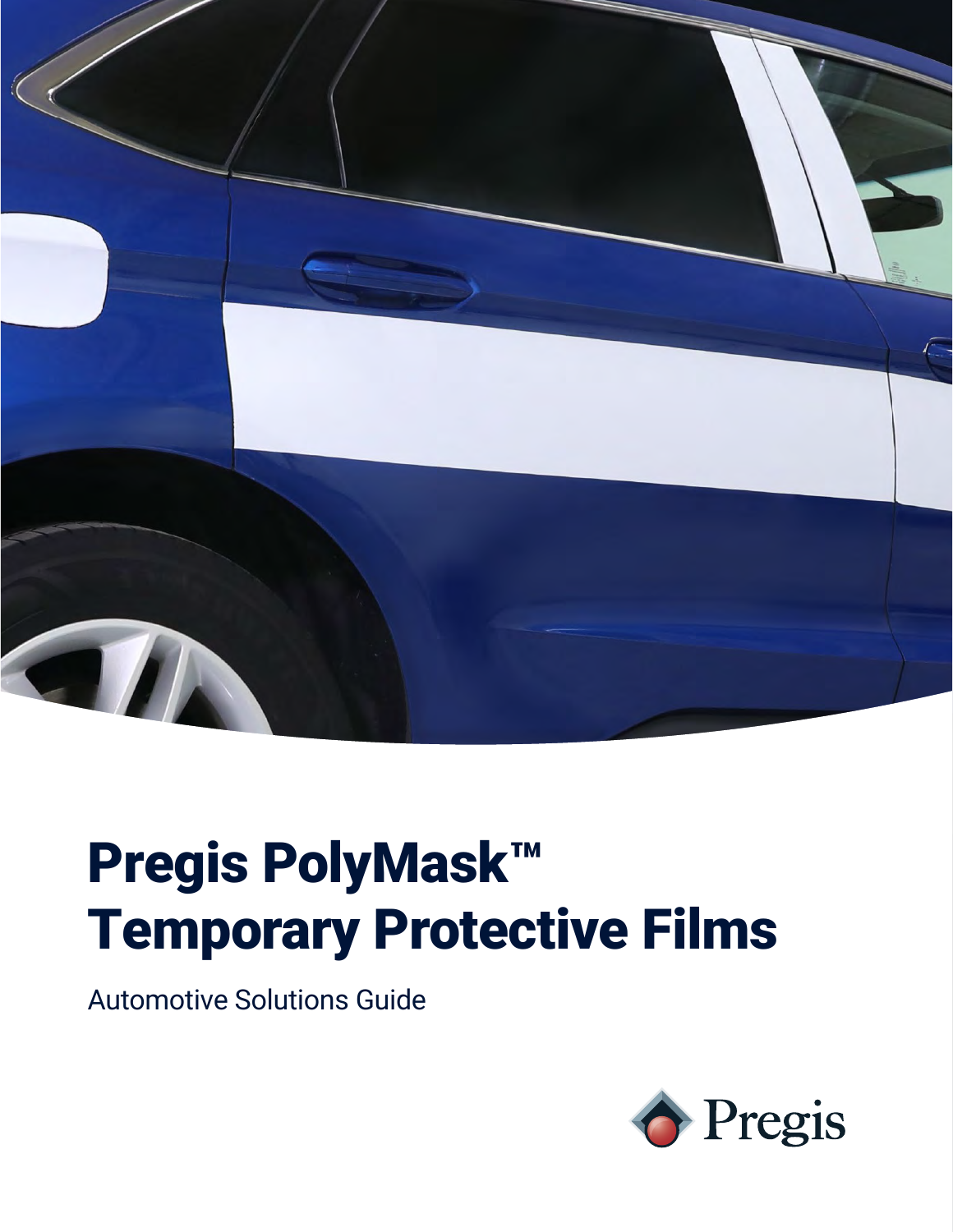

## Surface Protection for Automotive

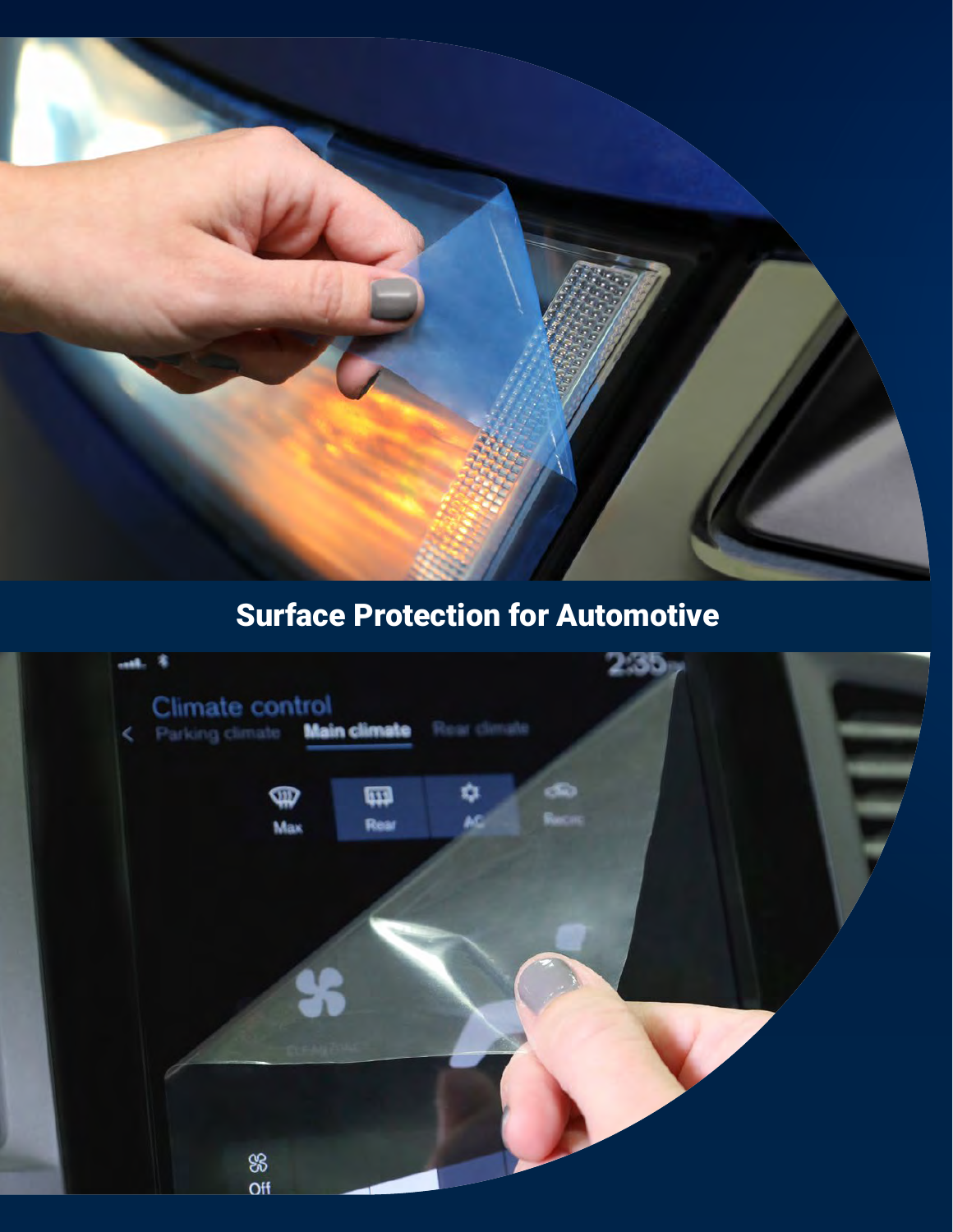## OEM Approved Solutions for Every Surface

Our team of professionals will help you find the right temporary protective film for a wide variety of interior and exterior surfaces, including textured and smooth plastics, glass, and painted or polished metals.

|                        | <b>Adhesive Type</b>             | <b>Acrylic</b>                     |          |                |       |                |                |                 |        |        |        |        |             |             |             | <b>Rubber</b> |                |        | <b>Solvent</b><br><b>Acrylic</b> |     |         |             |
|------------------------|----------------------------------|------------------------------------|----------|----------------|-------|----------------|----------------|-----------------|--------|--------|--------|--------|-------------|-------------|-------------|---------------|----------------|--------|----------------------------------|-----|---------|-------------|
| <b>Film Properties</b> | Adhesive Strength                |                                    | Low      | Low            | Low   | Low            | Low            | Low             | Medium | Medium | Medium | High   | <b>High</b> | High        | High        | High          | Medium         | Medium | Medium                           | Low | Low     | <b>Figh</b> |
|                        | Thickness (mils)                 |                                    | 2        | $\overline{2}$ | 3     | $\overline{2}$ | $\overline{c}$ | 1.3             | 2.5    | 4      | 6      | 2.5    | 3           | 2.5         | 3.2         | 3             | $\overline{2}$ | 2.4    | $\boldsymbol{2}$                 | 1.6 | 2.9     | 1.7         |
|                        | <b>UV</b> Protection<br>(months) |                                    | $\bf{0}$ | $\bf{0}$       | 0     | $\pmb{0}$      | $\pmb{0}$      | $\bf{0}$        | 6      | 6      | 6      | 6      | 0           | 0           | 5           | 0             | 6              | 0      | 0                                | 6   | 6       | 6           |
|                        | Color*                           |                                    | B, C     | C              | B, C  | C              | C              | $\mathbb{C}$    | W      | W      | W      | W      | C           | $\mathsf C$ | $\mathbb C$ | $\mathbf C$   | W              | В      | С                                | C   | $\sf B$ | $\mathbb C$ |
|                        | <b>Film Name</b>                 |                                    | 2106     | 21804          | 31804 | 2104           | 21825          | 1614            | 24S56W | 44S56W | 64S58W | 24S76W | 3179        | 2E93 C/EZ   | 31U73       | 3186          | 24S5010W       | R0621  | R0312                            | S44 | S74     | S410        |
| <b>Applications</b>    | <b>Exterior</b>                  | <b>Painted</b><br><b>Metals</b>    |          |                |       |                |                |                 |        |        |        |        |             |             |             |               |                |        |                                  |     |         |             |
|                        |                                  | <b>Smooth</b><br><b>Plastics</b>   |          |                |       |                |                |                 |        |        |        |        |             |             |             |               |                |        |                                  |     |         |             |
|                        |                                  | <b>Textured</b><br><b>Plastics</b> |          |                |       |                |                |                 |        |        |        |        |             |             |             |               |                |        |                                  |     |         |             |
|                        |                                  | <b>Painted</b><br><b>Plastics</b>  |          |                |       |                |                |                 |        |        |        |        |             |             |             |               | ◆              |        |                                  |     |         |             |
|                        |                                  | <b>Lenses</b>                      |          |                |       |                |                |                 |        |        |        |        |             |             |             |               |                |        |                                  | ◆   |         |             |
|                        | <b>Wheels</b>                    | <b>Wheel</b><br><b>Masking</b>     |          |                |       |                |                |                 |        |        |        |        |             |             | ◆           |               |                |        | ◆                                |     |         |             |
|                        | <b>Glass</b>                     | <b>Mirrors</b>                     |          |                |       |                |                |                 |        |        |        |        |             |             |             | ◆             |                |        |                                  |     | ◆       |             |
|                        |                                  | Windshields                        |          |                |       |                |                |                 |        |        |        |        |             |             |             | ٠             |                |        |                                  |     |         |             |
|                        | <b>Interior</b>                  | <b>Smooth</b><br><b>Plastics</b>   |          |                |       |                |                |                 |        |        |        |        |             |             |             |               |                |        |                                  |     |         |             |
|                        |                                  | <b>Textured</b><br><b>Plastics</b> |          |                | ◆     |                |                |                 |        |        |        |        |             |             |             |               |                |        |                                  |     |         |             |
|                        |                                  | <b>Painted</b><br><b>Metals</b>    |          |                |       |                |                |                 |        | ◆      |        | ◆      |             |             |             |               | ◆              |        |                                  |     |         |             |
|                        |                                  | <b>Carpets</b>                     |          |                |       |                |                |                 |        |        |        |        |             | $\bullet$   |             |               |                |        |                                  |     |         |             |
|                        |                                  | <b>Instrument</b><br><b>Panels</b> |          |                |       | ◆              |                | $\blacklozenge$ |        |        |        |        |             |             |             |               |                |        |                                  |     |         |             |
|                        |                                  | <b>Display</b><br><b>Screens</b>   |          |                |       |                |                | ٠               |        |        |        |        |             |             |             |               |                |        |                                  |     |         |             |
|                        |                                  | <b>Textiles</b>                    |          |                |       |                |                |                 |        |        |        |        |             | Þ           |             |               |                |        |                                  |     |         |             |

\* Color key: B–Blue, C–Clear, W–White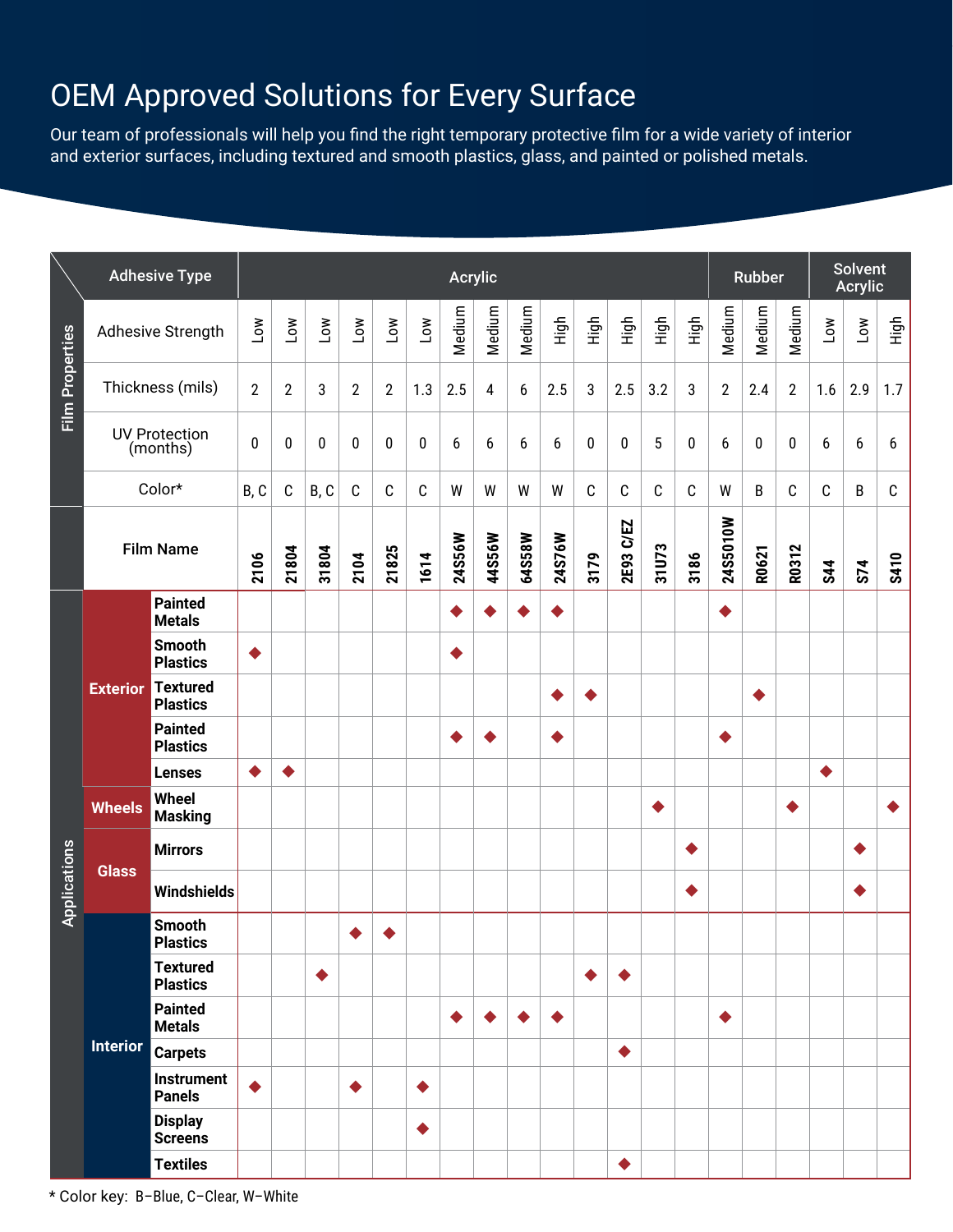## Exterior Applications

Every vehicle produced needs a perfect finish; our films are designed to maintain that finish throughout the assembly lifecycle. Class A surfaces require protection from damage and dirt in the plant, during transit, and throughout the customer buying process.

Our films are made to protect high-gloss finishes, painted plastic parts, and polished metals.



#### Interior Applications

People drive their cars daily and care, more than ever before, about the interior of their vehicles. One minor defect caused by poor packaging can make a difference between a happy customer and a rejected part.

At Pregis PolyMask™, our product solutions team can help match the proper temporary protective film for the broad variety of surfaces in the interior of a vehicle. Including textured and smooth plastics, painted or polished metals, carpet, glass, and more.





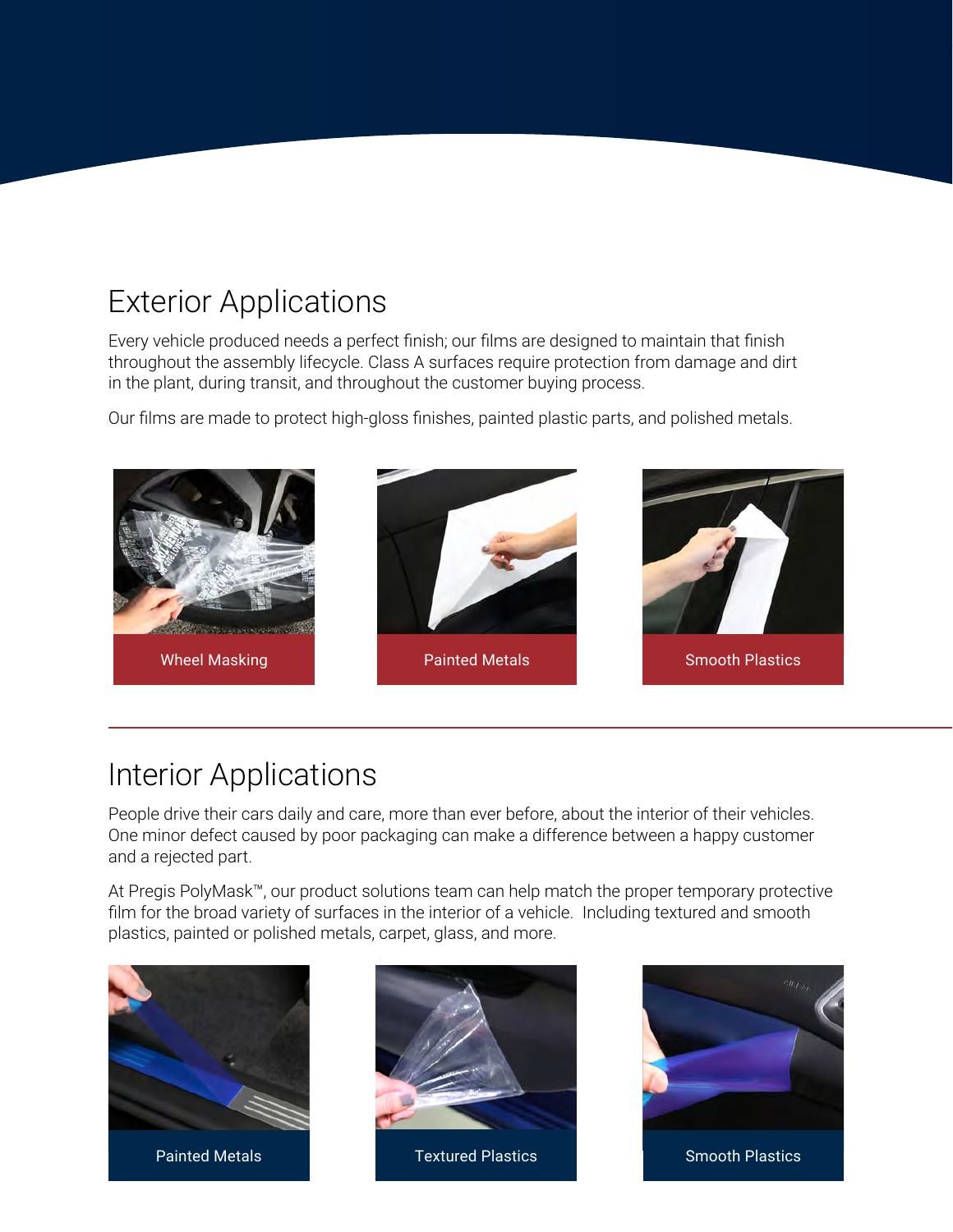#### We Don't Replicate, We Innovate.

As automotive parts, paint, and technology change, so does Pregis. We work hand-in-hand with OEMs to develop and qualify new products to ensure that we provide the most effective solution possible. Our innovative lab testing facilities and resources allow us to provide customers with protective films that are expertly tailored to their evolving needs.